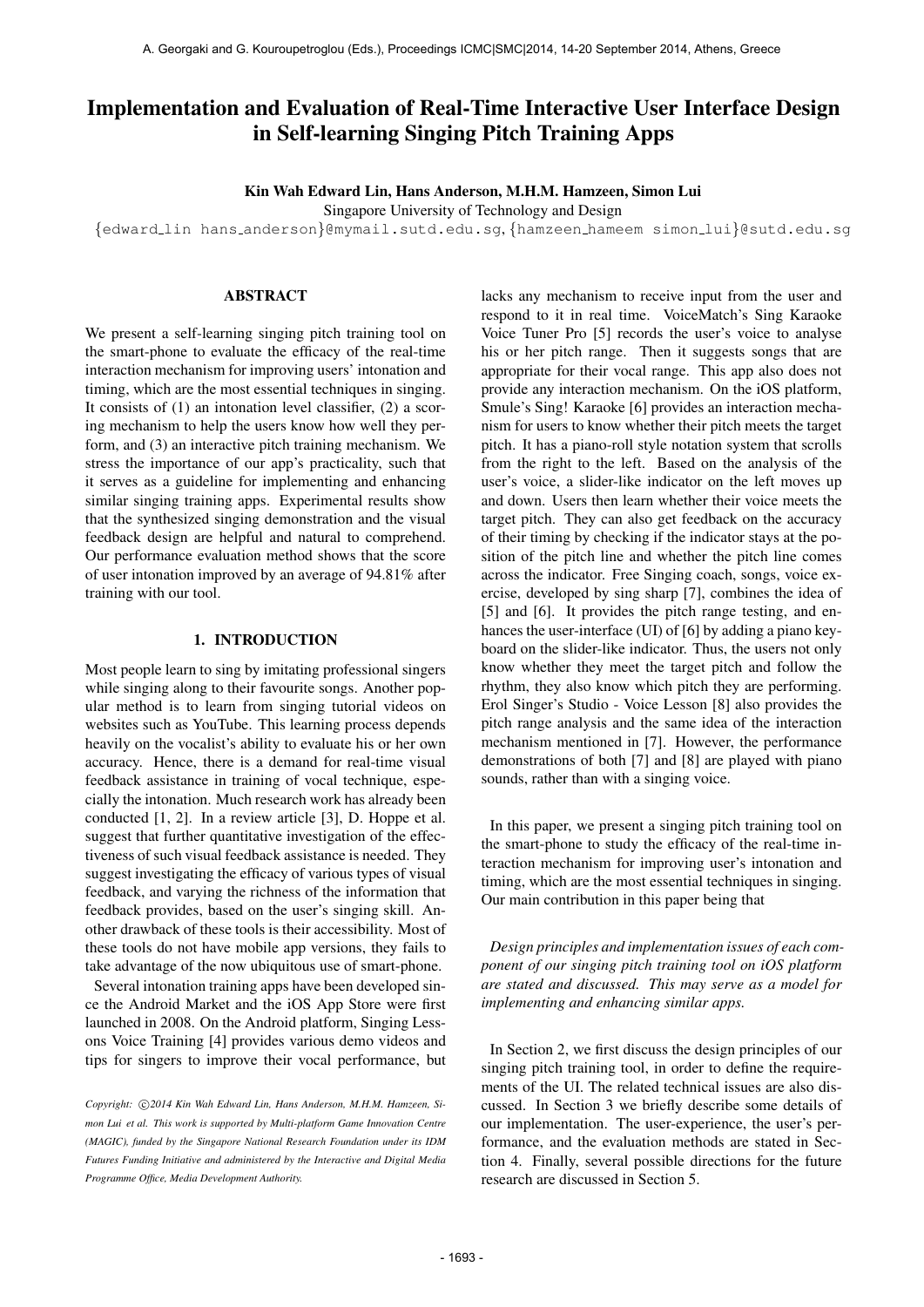#### 2. DESIGN PRINCIPLES

We want to design a real-time interactive tool on smartphones to enhance user's intonation. In order to make our app interactive, the visual cues that indicates the user's current pitch, should be fast enough to respond in real-time. Moreover, users should be able to immediately interpret the clue in a non-ambiguous way. In other words, once the visual clue reacts to the pitch change, it should alert the user quickly enough that the user knows (1) what pitch he or she is currently performing, (2) compare to previous pitch, whether the current pitch is higher or lower, and (3) whether the current pitch meets the target pitch. A typical interactive way in which a user gradually tunes a pitch indicator (which has a pitch range background) up and down to match-up with the melody line at the right time, fulfills this design requirement. P. Hmlinen et al. [1] suggest that the total delay between voice input and visual feedback consists of (1) audio hardware and driver, (2) pitch estimation algorithm, and (3) video hardware and driver. Since the hardware configuration is fixed in the smart-phone, the only component we can adjust the delay is the pitch estimation algorithm. P. Hmlinen et al. point out that more reliable pitch estimation causes more delay, resulting in less responsive UI and thus poor user-experience. Hence, among the pitch estimation methods in the literature, we adopt the element wise product of Fast Fourier Transform (FFT) and Cepstrum in [9]. Its running time is O(NlogN) with N audio samples and it has 91% accuracy. Comparing the running time of this pitch estimation method with the audio samples buffering time, the running time is negligible. Then the only concern is about the audio samples buffering time. However, if the buffer size is too small, the pitch estimation method will then be very sensitive to any tiny short sound, resulting a stability problem of the visual feedback. The relationship between the user-experience of the pitch indicator and the buffering configuration is studied and presented in Section 4.

To make our app accessible to users studying without a teacher, users should be able to obtain our app easily. Smart-phone is the most desirable platform because of its ubiquitous use. In addition, S. Lui [10] reports that electronic device users nowadays are device sensitive; using the best features of each kind of device to match different suitable tasks. For instance, 90% of users send email with desktop PCs, which have physical keyboards and relatively large displays, compared to smart-phone. 73% of users use navigation activities on smart-phones because of their mobility. Since listening, singing and looking at the visual feedback are the only actions of this self-learning process, a smart-phone is an appropriate device for learning intonation and tempo. However, not all smart-phones are suitable for our app. As mentioned before, audio hardware and driver also contribute to the delay between voice input and visual feedback. Hence, at this beginning stage of development, we should first implement our app on a smart-phone with low-latency audio. iOS devices currently have the lowest audio latency (around 5.8ms) [11]. For this reason, we decided to develop our app on the iOS platform. Next, a singing demonstration is required for unsuper-



Figure 1. Intonation Level Classifier with Song - Fly Me to the Moon.

vised study. Having a professional singing teacher to provide a suitable demonstration for our app would be expensive and time-consuming. As the commercial singing synthesizer, Vocaloid [12], is flexible and accurate, we used it to create the singing demonstrations for our app. Listening to examples from a virtual teacher is not enough for unsupervised self-study. Students also need to know how well their intonation currently is, by comparing against their own previous performance and also against their peers. Therefore, we need a scoring system. By using the scoring mechanism, users should be able to easily, unambiguously, and fairly do the performance comparison. In this early stage of development, we would like to make the scoring mechanism as simple as possible so that it minimizes the delay between voice input and visual feedback, and it also fulfils the requirement of performance comparison. The details of such a requirement are further discussed when we present our scoring mechanism in Section 3.2.

One last issue about designing our app is that since we want to minimize the delay as much as possible, we avoid expensive harddisk I/O operations, especially during pitch training. In other words, the singing voice is not recorded. In our app development, we found that the harddisk I/O operations significantly affect the audio sample buffering, which subsequently affects the accuracy of pitch estimation.

#### 3. IMPLEMENTATION

With the design principles in mind, we implemented our singing pitch training tool with iOS's graphic rendering and animation infrastructure called Sprite Kit [13]. We deployed it on iPod Touch (5th generation) with iOS 7.0.4 and Apple 1GHz dual core A5 CPU. It consists of (1) an intonation level classifier, (2) a scoring mechanism to let the users know how well they perform, and (3) an interactive pitch training mechanism. Each lesson begins with a synthesized singing demonstration, follows by a tuning note. Then the user sings to tune a pitch indicator, to match with the melody of the song. In this section, we briefly describe the compact UI in the 4 inch iPod Touch Retina Display and the corresponding implementation issues of each component.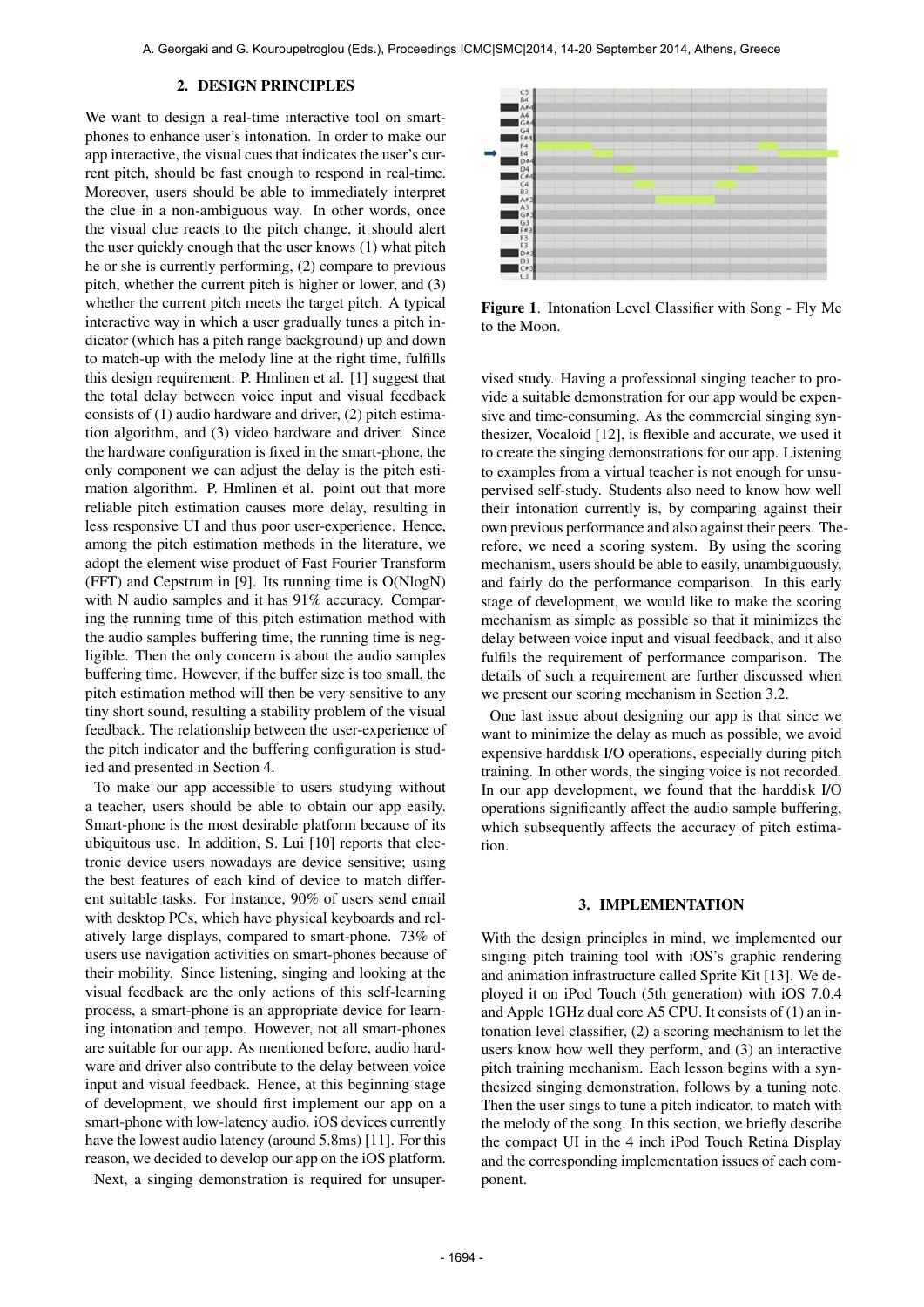## 3.1 Intonation Level Classifier

The UI of the intonation level classifier is shown in Figure 1. There is a score panel on the right. A keyboard label with English naming convention of a 12-tone chromatic scale is located at the left. The pitch range is from C3 to C5. The first two sentences of some popular songs such as Fly Me to the Moon are synthesized by Vocaloid. When the user starts using the classifier, the notes in song, represented by green bar, move from the right to the left. When each note hits the keyboard, the corresponding synthesized singing voice is played. In this way, a singing demonstration is played. After the demonstration is finished, it is the user's turn to sing. The same sequence of notes move from the right to the left again. Before the first note hits the keyboard, the synthesized singing voice of the first note is sung and this serves as the tuning note. When user is singing along with this sequence of notes, their voice is continuously captured and then the pitch is estimated, regardless of whether the voice matches with the correct words. In addition, since our focus is the visual clue for helping the user to get the right pitch, lyrics is therefore omitted. Based on the pitch estimation, the blue arrow moves to the corresponding position of the keyboard. When the blue arrow hit the green bar, the green bar shimmers. In this fashion, user gets familiar with our app interactive interface and the visual clue response. Finally, the score of user performance is displayed. The scoring mechanism is described in the sequel section. We briefly classify the users into three categories, namely Expert, Average and Beginner.

## 3.2 Scoring Mechanism

The scoring mechanism works by scoring the user's performance on a pass / fail basis at regular time intervals. For each time interval, a score of one indicates that the user's pitch is within the acceptable range for that time interval; zero indicates incorrect pitch. We implemented the UI of the app using Apple's Sprite Kit graphics API, which calls a function to update the entire screen once, around every 0.0167 seconds. To calculate the score, we use two variables: maxScore and yourScore. Each time Sprite Kit calls its graphics update function, we increment maxScore and if the user's current pitch is within acceptable range, we also increment yourScore. At the end of the lesson, the following formula gives the user's performance score:

$$
\frac{\text{yourScore}}{\text{maxScore}} \cdot 100\%
$$

This scoring mechanism is simple. It fulfils the delay minimization requirement and the score provides an easy, unambiguous, fair comparison between different users. However, this schema is too strict about the intonation. Users have to maintain their pitch for the whole period of each note, even when they need to breathe or would like to glissando style transition between notes. Otherwise, they are penalized. Since this schema provides insight for future work, we adopt it in this early stage of development. We discuss plans for future improvement in Section 5.



Figure 2. Pitch Miss in Training.



Figure 3. Pitch Hit in Training.

# 3.3 Pitch Training

Our app includes 4 typical pitching exercises for intonation practice, namely Major Scales, Minor Scales, Major Arpeggios and 7ths Arpeggios. Table 1 gives an example of the forward notes sequences in these exercises in F. In these exercises, notes are played forward and backward.

| <b>Major Scales</b>    |  |    | $Rb$ C |  |  |
|------------------------|--|----|--------|--|--|
| <b>Minor Scales</b>    |  | RЫ |        |  |  |
| <b>Major Arpeggios</b> |  |    |        |  |  |
| <b>7th Arpeggios</b>   |  |    |        |  |  |

Table 1. Four Pitch Training Exercises in the Key of F.

Figure 2 and Figure 3 depict the UI features of pitch training. It is similar to the intonation level classifier. The differences are that users can configure the tempo of the song (the speed of the moving notes), and three visual feedback cues are added. Basically, these visual cues can be considered as the reinforcement features [14]. Reinforcement learning is a technique from the field of behaviour psychology, in which users alter their decision-making in order to maximize some notion of cumulative reward. Typically, the system only knows the correct desired behavior, but lack the exact steps or procedure to guide the user towards success. Our tool uses the reinforcement features described below to train the user to maximize their reward, the performance score. Reinforcement features used in our tool are (1) the performance score indicator, (2) pitch miss red dot and pitch hit blue dot and (3) the shimmering green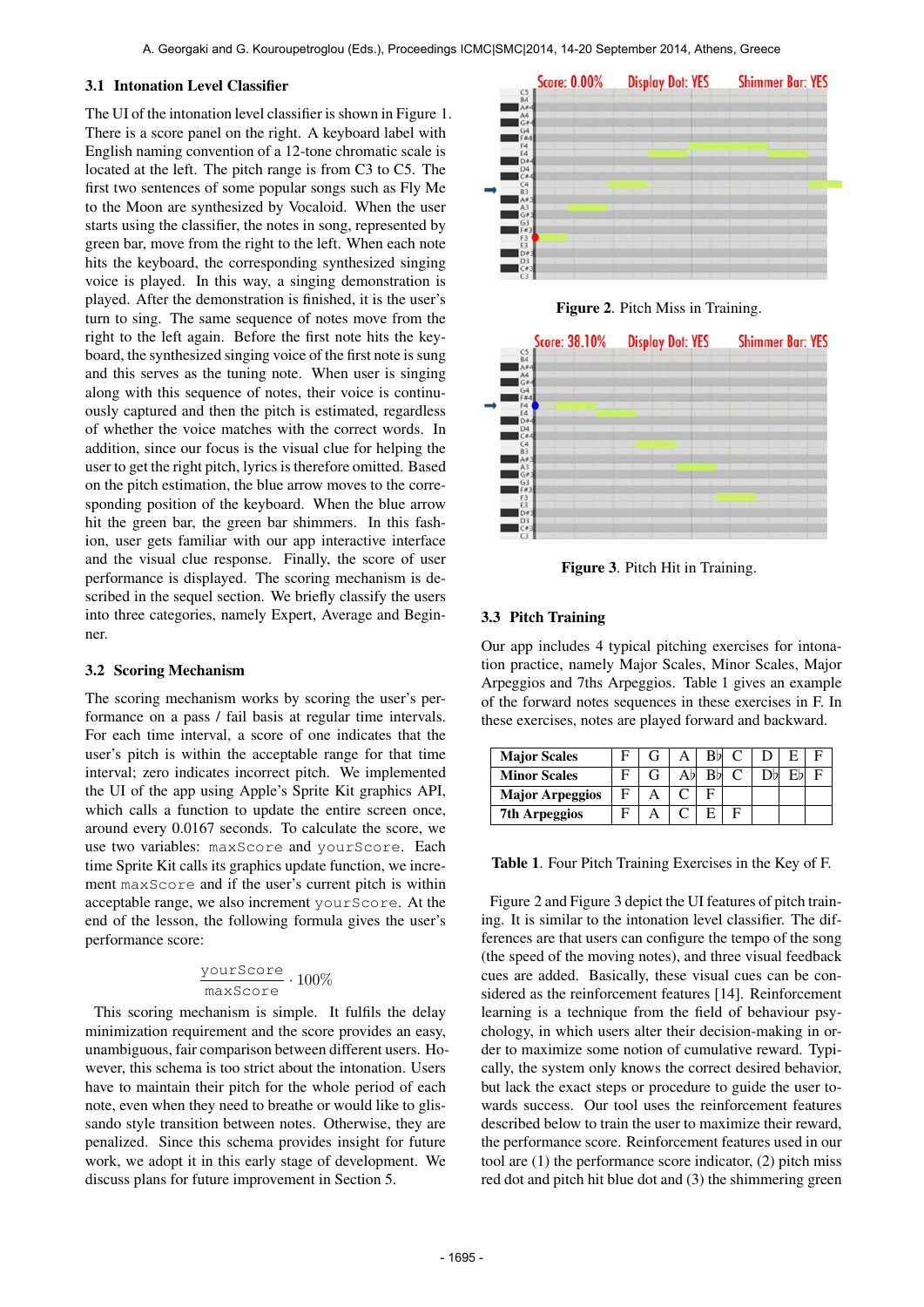note bar. The performance score indicator display the current performance score. When the user misses the right pitch, a red dot is displayed. If the user gets the right pitch, then a blue dot is displayed and the green note bar shimmers. These reinforcement features are enabled or disabled and we discuss the effectiveness of the combination of reinforcement features in the following section.

#### 4. EXPERIMENT

We performed 4 tests to gather users' feedback on the UI design of our app and evaluated users' intonation skill. Ten male users and ten female users with age ranging from 19 to 32 were invited to perform these user-experience tests. Each user was asked to use the app in a separate and quiet room. They were asked to use the app with mouth-tomicrophone distance of 15-18cm and listened to the singing demonstrations with earphones. There is no input from the speaker to the microphone. After each test, the users rated the visual feedback cues with 7 being the best and 1 being the worst (See Table 2).

| Value                       | Interpretation                          |
|-----------------------------|-----------------------------------------|
|                             | <b>Entirely Natural and Helpful</b>     |
| 6                           | Very Natural and Helpful                |
| 5                           | Quite Natural and Helpful               |
| 4                           | Somewhat Natural and Helpful            |
|                             | Somewhat Unnatural and Unhelpful        |
| $\mathcal{R}$               | Very Unnatural and Unhelpful            |
| $\mathcal{D}_{\mathcal{L}}$ | Quite Unnatural and Unhelpful           |
| 1                           | <b>Entirely Unnatural and Unhelpful</b> |

Table 2. Possible Visual Feedback Test Responses.

The 1st test aims to understand the relationship between the users experience with the pitch indicator and the buffer configuration of the pitch estimation algorithm. For each buffer configuration, each user sang several notes, and at the same time observed the blue arrow (the pitch indicator). Users kept on doing this until they formed a clean opinion about the efficacy of the blue arrow. The result of the test is shown in Table 3. Each row shows that, given the buffer size and the percentage of frame overlap, the period of buffering sufficient audio samples is measured, the running time of estimating pitch is recorded and the average of users' rating is stated. It is found that the buffer size of 8192 audio sample points and 50% of frame overlap gives the most pleasant visual feedback for the pitch indicator. The delay between voice input and visual feedback is low and the buffer size is large enough to provide a stable estimation.

In the 2nd test, we use the intonation level classifier to classify the users into 3 different groups, namely Expert, Average and Beginner, on a curve. Top 10% of them were classified as Experts, the next 30% is classified as Average, and the remaining 60% were classified as Beginners. Since the result was calculated after every user had finished their tests, they did not know in which group they were classified. But they were told in advance that they will be graded

| <b>Buffer</b> | Overlap | <b>Period</b> | <b>Estimate Pitch</b> | Ave           |
|---------------|---------|---------------|-----------------------|---------------|
| <b>Size</b>   | $\%$    | ms            | ms                    | <b>Rating</b> |
| 4096          |         | 185.76        | 0.670                 | 4.69          |
| 4096          | 50      | 92.88         | 0.673                 | 5.00          |
| 8192          |         | 371.52        | 0.901                 | 5.13          |
| 8192          | 50      | 185.76        | 0.514                 | 5.18          |
| 16384         |         | 743.04        | 1.340                 | 4.60          |
| 16384         | 50      | 371.52        | 1.343                 | 4.80          |

Table 3. User-Experiences on Pitch Indicator and Buffer Configuration.

| <b>Exercise</b>     | <b>Overall Ave</b> |              |  |
|---------------------|--------------------|--------------|--|
|                     | Rating             | <b>Score</b> |  |
| <b>Major Scales</b> | 5.05               | 10.82        |  |
| <b>Minor Scales</b> | 4.35               | 7.86         |  |
| Arpeggios           | 5.00               | 5.22         |  |
| Arpeggios 7th       | 4.80               | 9.68         |  |

Table 4. User-Experience and Average Score of Four Pitch Tuning Exercises.

| <b>Reinforcement</b><br><b>Features</b> | Ave<br>Rating | <b>Expert</b> | Average | <b>Beginner</b> |
|-----------------------------------------|---------------|---------------|---------|-----------------|
| Score                                   | 4.20          | 4.50          | 4.17    | 4.17            |
| Red/Blue Dot                            | 5.00          | 4.00          | 5.50    | 4.92            |
| Green Bar                               | 4.05          | 3.00          | 4.17    | 4.17            |
| Score,<br>Red/Blue Dot                  | 5.45          | 5.50          | 6.00    | 5.17            |
| Score,<br>Green Dot                     | 4.85          | 5.50          | 5.00    | 4.67            |
| Red/Blue Dot.<br>Green Bar              | 4.90          | 5.50          | 5.00    | 4.75            |
| Score,<br>Red/Blue Dot.<br>Green Bar    | 5.75          | 6.50          | 6.17    | 5.42            |

Table 5. User-Experience on Reinforcement Features.

| <b>Skill Level</b> | <b>Before Training Score</b> |                             |            |  |
|--------------------|------------------------------|-----------------------------|------------|--|
|                    | Min                          | Ave                         | <b>Max</b> |  |
| Expert             | 16.5                         | 18.16                       | 19.82      |  |
| Average            | 11                           | 13.82                       | 16.13      |  |
| Beginner           | 0.64                         | 6.50                        | 10.76      |  |
|                    |                              |                             |            |  |
|                    |                              | <b>After Training Score</b> |            |  |
| <b>Skill Level</b> | Min                          | Ave                         | <b>Max</b> |  |
| Expert             | 32.27                        | 33.42                       | 34.57      |  |
| Average            | 20.51                        | 24.81                       | 30.27      |  |

Table 6. Group Performance Before and After Training.

on a curve with the scheme mentioned above. They were also told in advance that after they finished practising the